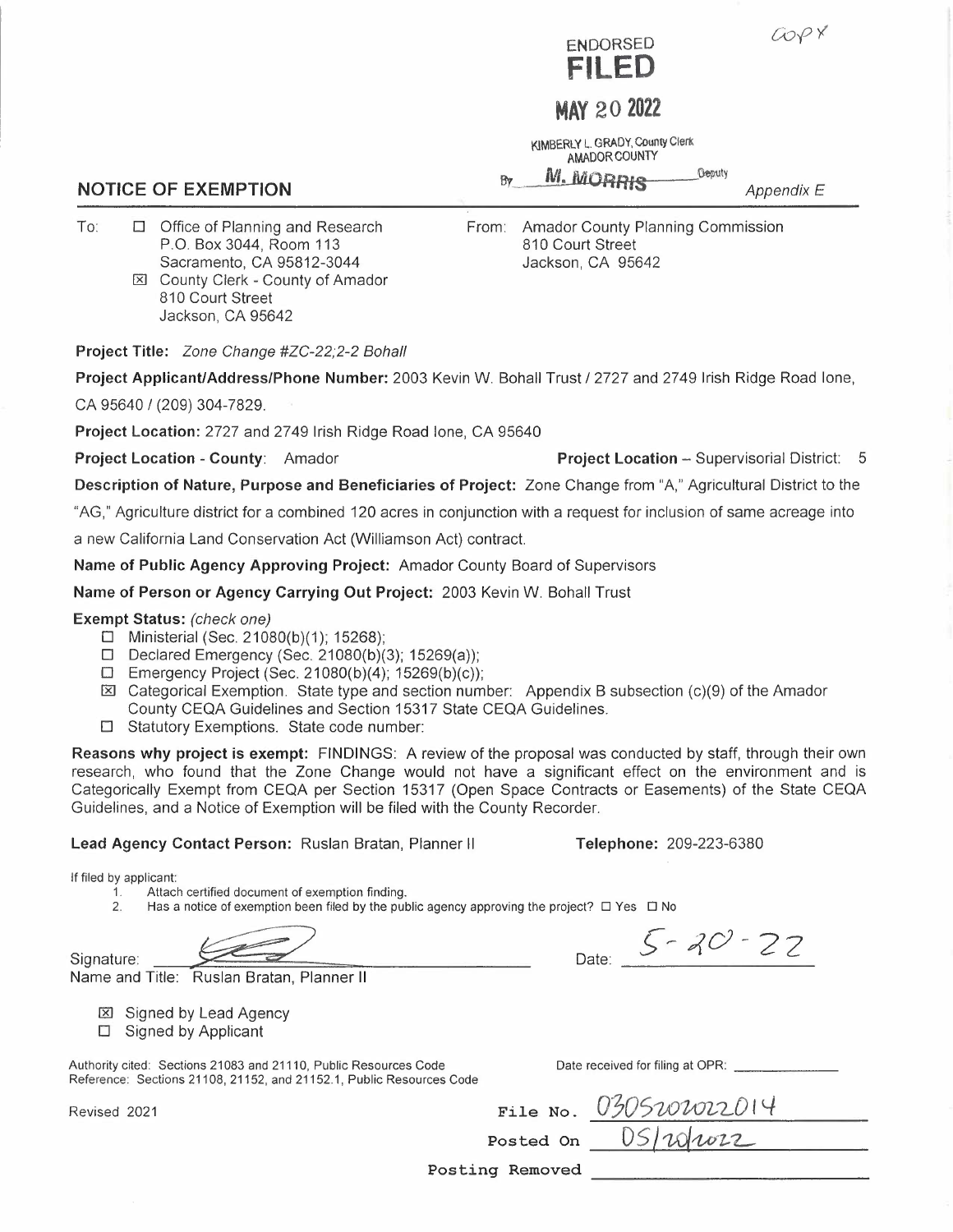$COPY$ 



State of California - Department of Fish and Wildlife **2022 ENVIRONMENTAL DOCUMENT FILING FEE CASH RECEIPT** 

| UMJN NEUEIL I<br>DFW 753.5a (REV. 01/01/22) Previously DFG 753.5a                                                                   |                                         |                       |              |                                            |  |
|-------------------------------------------------------------------------------------------------------------------------------------|-----------------------------------------|-----------------------|--------------|--------------------------------------------|--|
|                                                                                                                                     |                                         | Print                 |              | <b>StartOver</b><br>Save                   |  |
|                                                                                                                                     |                                         | RECEIPT NUMBER:       |              |                                            |  |
|                                                                                                                                     | $03 - 05/20/2022$                       |                       |              | $- 014$                                    |  |
|                                                                                                                                     |                                         |                       |              | STATE CLEARINGHOUSE NUMBER (If applicable) |  |
| SEE INSTRUCTIONS ON REVERSE. TYPE OR PRINT CLEARLY,                                                                                 |                                         |                       |              |                                            |  |
| <b>LEAD AGENCY</b>                                                                                                                  | <b>LEADAGENCY EMAIL</b>                 |                       |              | DATE                                       |  |
| Amador County Planning Dept.                                                                                                        | planning@amadorgov.org                  |                       |              | 05/20/2022                                 |  |
| COUNTY/STATE AGENCY OF FILING                                                                                                       |                                         |                       |              | DOCUMENT NUMBER                            |  |
| $\vert \mathbf{r} \vert$<br>Amador                                                                                                  |                                         |                       |              | 0305202022014                              |  |
| PROJECT TITLE                                                                                                                       |                                         |                       |              |                                            |  |
|                                                                                                                                     |                                         |                       |              |                                            |  |
| Zone Change #ZC-22;2-2 Bohall                                                                                                       |                                         |                       |              |                                            |  |
| PROJECT APPLICANT NAME<br>PROJECT APPLICANT EMAIL                                                                                   |                                         |                       |              | PHONE NUMBER                               |  |
| 2003 Kevin W Bohall Trust                                                                                                           |                                         |                       |              | $(209)304 - 7829$                          |  |
| PROJECT APPLICANT ADDRESS                                                                                                           | <b>CITY</b>                             | <b>STATE</b>          |              | <b>ZIP CODE</b>                            |  |
| 2727 & 2749 Irish Ridge Road                                                                                                        | <b>Ione</b>                             | CA                    |              | 95640                                      |  |
| PROJECT APPLICANT (Check appropriate box)                                                                                           |                                         |                       |              |                                            |  |
| Local Public Agency<br>School District                                                                                              | <b>Other Special District</b>           |                       | State Agency | $\triangledown$ Private Entity             |  |
|                                                                                                                                     |                                         |                       |              |                                            |  |
| <b>CHECK APPLICABLE FEES:</b>                                                                                                       |                                         |                       |              |                                            |  |
| Environmental Impact Report (EIR)                                                                                                   |                                         | \$3,539.25            |              | 0.00<br>$\frac{1}{2}$                      |  |
| Mitigated/Negative Declaration (MND)(ND)<br>ப                                                                                       |                                         | \$2,548.00            |              | 0.00<br>$\sim$                             |  |
| Certified Regulatory Program (CRP) document - payment due directly to CDFW                                                          |                                         | \$1,203.25            |              | 0.00                                       |  |
|                                                                                                                                     |                                         |                       |              |                                            |  |
| $\Box$ Exempt from fee                                                                                                              |                                         |                       |              |                                            |  |
| ■ Notice of Exemption (attach)<br>CDFW No Effect Determination (attach)                                                             |                                         |                       |              |                                            |  |
| $\Box$ Fee previously paid (attach previously issued cash receipt copy)                                                             |                                         |                       |              |                                            |  |
|                                                                                                                                     |                                         |                       |              |                                            |  |
| Water Right Application or Petition Fee (State Water Resources Control Board only)<br>\$850.00<br>□ County documentary handling fee |                                         |                       | \$           | 0.00                                       |  |
|                                                                                                                                     |                                         |                       | S            | 50.00                                      |  |
| $\Box$ Other                                                                                                                        |                                         |                       | \$           |                                            |  |
| <b>PAYMENT METHOD:</b>                                                                                                              |                                         |                       |              |                                            |  |
| $\Box$ Other<br>$\Box$ Cash<br>$\Box$ Credit<br>$\Box$ Check                                                                        |                                         | <b>TOTAL RECEIVED</b> | \$           | 50.00                                      |  |
| SIGNATURE                                                                                                                           | AGENCY OF FILING PRINTED NAME AND TITLE |                       |              |                                            |  |
| X                                                                                                                                   | M. Morris, Deputy Clerk                 |                       |              |                                            |  |
|                                                                                                                                     |                                         |                       |              |                                            |  |